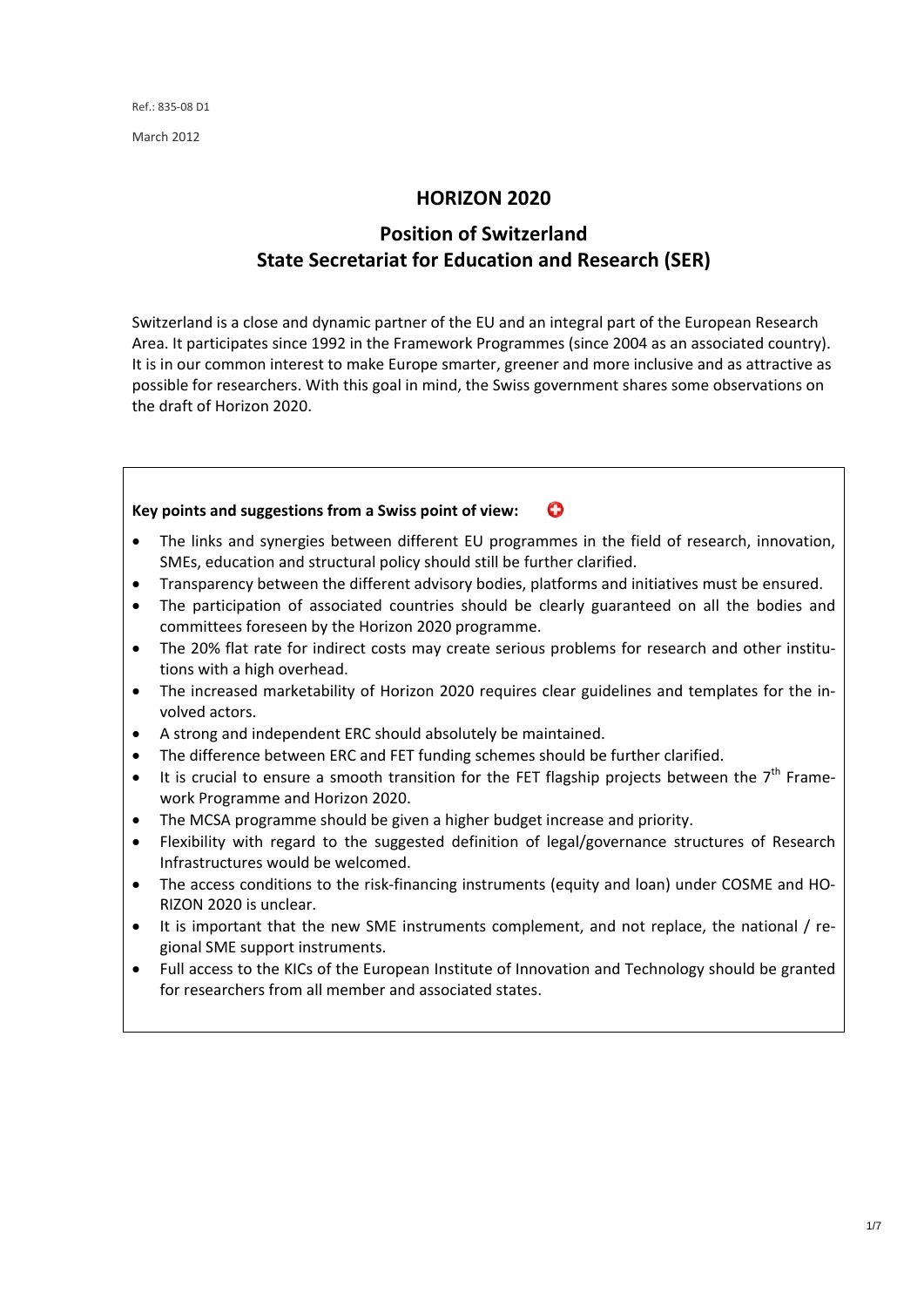## **GENERAL COMMENTS ON HORIZON 2020**

Switzerland **welcomes the European Commission's proposal** for Horizon 2020, which intends to re‐ duce complexity, simplify participation and unite almost all European research and innovation pro‐ grammes under one roof. We warmly welcome that '**Excellent Science**' is given high priority in the EU's research and innovation funding. In our view, the emphasis on 'Societal Challenges' and the **multidisciplinary approach** are necessary to safeguard the competitiveness of Europe in the global market, and thus to preserve and improve a sustainable prosperity in Europe. We would also like to emphasise the role of **sustainable development**, which could serve as cross-cutting theme that addresses the interconnectedness and the mutual dependency of the societal challenges while making them visible and better understood. However, there is an **uncertainty on the instruments** for imple‐ menting Horizon 2020. This obviously impacts our possible judgement on the attractiveness of the whole programme. Furthermore, we would like to ask for **further explanations** of the implication of the **new legal form** of the programme (regulation instead of decision) as well as of the introduction of "**delegated acts**" for associated countries.

## **COMMENTS ON THE GOVERNANCE OF HORIZON 2020**

As a general point, we would like to see the **links in content and budget** between Horizon 2020 and other Community programmes defined in a clearer way. This particularly holds for the EU pro‐ grammes on education, cohesion and economic policy (especially towards SMEs). It is important that a clear distinction between the financing of Horizon 2020 and Structural Funds be made.

**Networks** beyond the traditional research projects (e.g. as part of the EIT, the SET‐Plan, FET flagships, PPP and P2P) will take over an important strategic role in Horizon 2020. For the target groups, the effect of these networks must be **transparent** and serve their goals. Networks must remain **accessi‐ ble** for associated countries. In addition, the roles, tasks and instruments in the context of the future European Innovation Partnerships should be clearly visible.

We recommend creating a specific **Programme Configuration** for each Societal Challenge and one per topic within the pillars of 'Industrial Leadership' and 'Excellent Science'. Member states and associated states should not only deal with the preparation of the upcoming work programmes, but also with the further planning and giving opinions on selected projects.

We also would encourage the Commission to prepare a good transition for the **NCP network**.

# **COMMENTS ON RULES FOR PARTICIPATION (RfP)**

**In general**, the H2020 RfP draft presented by the EC has been **received very positively in Switzerland** and its aim to simplify the current rules is **mostly appreciated** (unification of reimbursement rates for direct and indirect costs; simplified access to RSFF for SMEs; continued flexibility of IPR rules). The inclusion of non‐recoverable VAT among the eligible costs is also welcome.

Nevertheless, certain suggestions raise **serious concerns**:

- ‐ The stronger **reliance** of the RfP **on the EU's Financial Regulation** does not only create some legal uncertainty (a new regulation is foreseen for 2016). It is also even further apart from the daily business of the H2020 participants and from associated states.
- ‐ The **20% flat rate for indirect costs** may create serious problems for research and other institu‐ tions with a high overhead.
- ‐ The increased marketability of Horizon 2020 requires **clear guidelines and templates** for the involved actors. The Model Grant Agreement should be clarified in terms of IPR.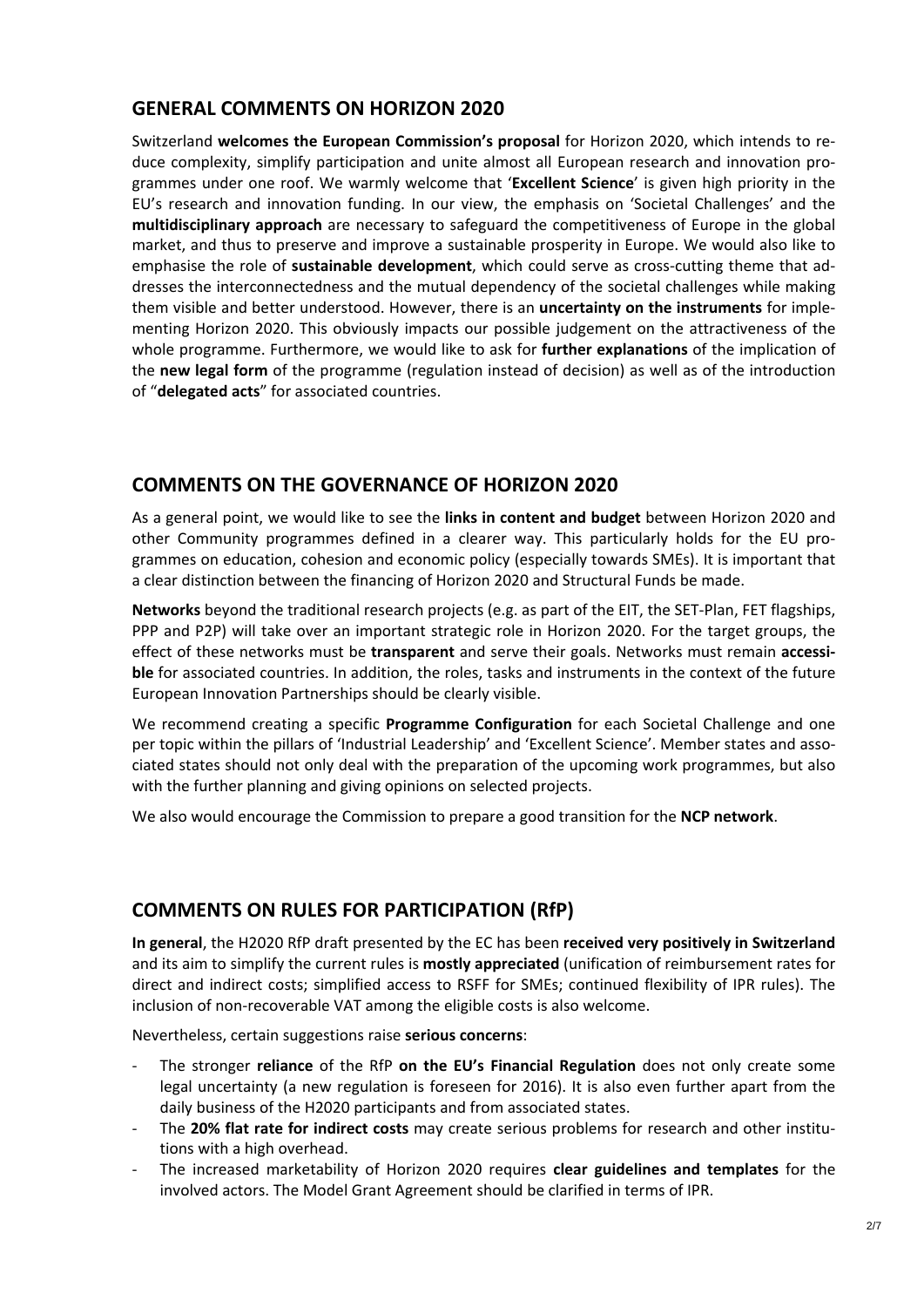- States associated to Horizon 2020 should have the possibility to joint P2P and PPP initiatives (Art. 185 and 187) without additional negotiations and agreements.
- Switzerland welcomes the distinction between two support rates depending on the proximity of a project to the market. However, we consider a 70% support rate is too high for big companies, which are in principle more able to finance a market-driven project (risk of windfall gain). On the other hand, this 70% could lead to a funding gap for public financed research. Overall, we feel that the overall logic as well as the instance of decision of **when to apply 70% or 100% should be clear before projects are submitted.**
- ‐ Finally, **a number of aspects are new** and/or cannot be judged as long as further details remain unclear. This concerns above all the use of grant decisions instead of grant agreements; the acceptance of scale of unit costs as well as the use of pre‐commercial and public procurement.

## **COMMENTS ON THE EXCELLENT SCIENCE BASE**

## *European Research Council*

The duplication of the **ERC budget** in Horizon 2020 is seen very positively and is a clear commitment to the needs of the scientific community. Existing only since the beginning of FP7, the ERC is a real success story and of great value for the ERA at every level: scientific, structural, and long term strate‐ gic. The new structure of H2020 with the ERC as a part of the 'Excellent Science' is welcomed, as **syn‐ ergies** between the four schemes (ERC, Marie Skłodowska Curie Actions, FET and Research Infra‐ structures) can be very fruitful at every level.

It is important that the ERC can keep its autonomy and credibility and set its own rules, aiming at low administrative burden for the scientific beneficiaries. The **ERC Executive Agency** has proven to be one of the best functioning administrations within FP7 and can be taken as an example for H2020.

Furthermore, one should consider the possible **relations between FET and ERC**. There should be no duplication and synergies should be used, as for example with regards to the Synergy Grants or the Proofs of Concept. Given that the ERC is based on excellence, it is qualified to assess the quality of large scale projects.

# *Future and Emerging Technologies*

Switzerland highly appreciates that within the Horizon 2020 proposal, the activities for Future and Emerging Technologies (FET) - that have been a successful element of FP7 - are continued and expanded to cover **all thematic domains** beyond ICT. Given the fact that the three‐ pillar structure (FET Open, FET Flagships and FET Proactive) will be kept, we support the concept of funding **bottom‐up** activities within FET‐Open, but would strongly recommend to strive for a **clear partition of roles** (e.g. by the criterion of technology – and fundamental research based activities) between FET and ERC in the field of excellence based bottom‐up activities.

The FET‐Flagships to be launched under FP7 should be formally established within H2020 ensuring **institutional and budgetary security**. It is of paramount importance that the transition from FP7 to Horizon 2020 causes as little administrative efforts and institutional/budgetary insecurities as possible for the partners participating in the Flagships to be chosen under FP7.

The set‐up of a **FET Advisory Board** to provide input to the work programmes of FET is welcome as long as its role and influence are transparent and as long as appropriate participation of member as well as associated countries is possible.

Switzerland highly appreciates the EC's commitment to keep the 'FET spirit' of simple and fast admin‐ istrative procedures.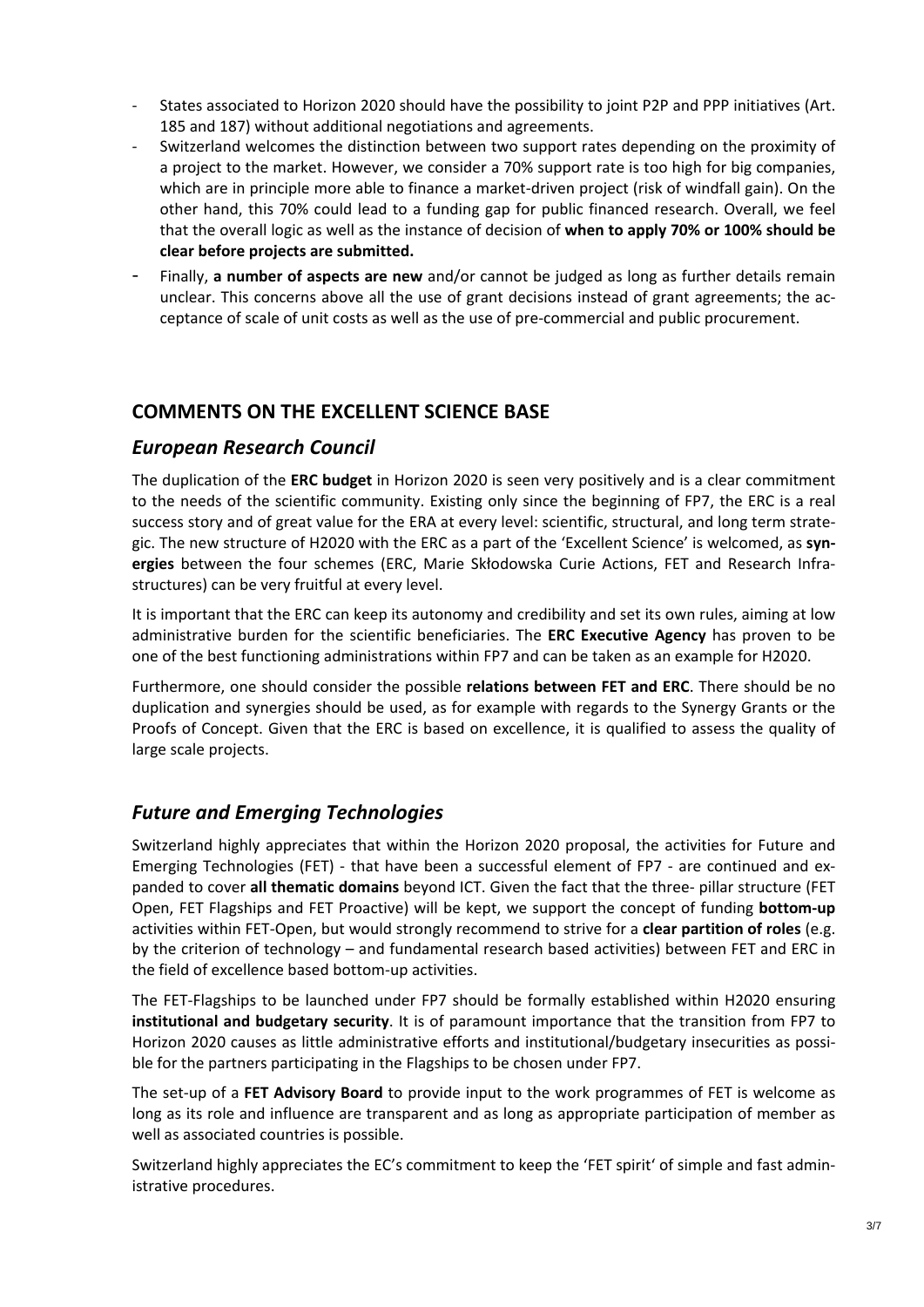# *Marie Curie Skłodowska Actions (MCSA)*

Switzerland supports the three funding schemes under MCSA. We particularly appreciate the idea of bringing together all doctoral funding into one funding scheme.

Our main concern is the **budget**: The share of MCSA in the overall budget will decrease from 9% to 7,4%. This seems unjustified given the ever increasing interest in these actions. We fear that if the success rates of e.g. the ITNs or fellowships further decrease, these instruments will not be consid‐ ered attractive anymore even by top young researchers and research organisations.

We are also worried about the tendency towards more co-funding, if it is intended as additional cash contributions from the participants or more co-funding of existing programmes. Public and nonprofit institutions will not be able to co-fund new projects in the short time: they plan their resources on the long term, and must follow objectives and rules of their own funders. Project participants already co-fund in kind the MCSA by training and supervising the doctoral students and fellows. Requiring additional co-funding from universities and research funders will move the focus from funding excellent science to funding economically strong institutions.

## *Research Infrastructures*

Research infrastructures (RI) represent an essential sector of the European cooperation in research and innovation and clearly provide European added value. Thus, Switzerland strongly welcomes the contribution by Horizon 2020, for the development of world-class pan-European RI, and even recommends to substantially **increase the corresponding budget**.

However, the fact that the Commission suggests the **ERIC framework** as legal basis for RI is problem‐ atic. For several RI (international organisations as well as projects of the ESFRI roadmap) the application of national law in addition to provisions of international/European agreements appear to be necessary. Such RI must not be excluded from funding. Therefore, Switzerland would welcome **flexi‐ bility** with regard to the suggested definition of legal/governance structures of RI.

# **SPECIFIC COMMENTS ON INDUSTRIAL LEADERSHIP AND COMPETITIVE FRAMEWORKS**

The topic of **Future Internet** will have benefitted from a massive investment within FP7 (and via the FI‐PPP). Before allocating resources to this key activity (one of the 6 in ICT), a careful analysis of the FI PPP outcomes needs to be performed.

A dedicated line of research for '**Future computing systems**' is very welcome. Here the key issue is to ensure an impact in job creation and innovation in a field where start-ups and SME are not so well represented.

The level of integration/synergy between the ETP, EIT, JTIs, ERA‐NET, and other external programmes is still very weak and vague. Their links and use should be clarified further.

## *Leadership in enabling and industrial technologies*

By dividing the **FP / ICT program** into three different areas ('ICT as enabler' in Societal challenges, KET / ICT in Industrial Sciences in Excellent leadership and FET), we feel that an additional **complexity** is introduced for the ICT players. This situation requires a coordinated and transparent formulation of the individual work programs.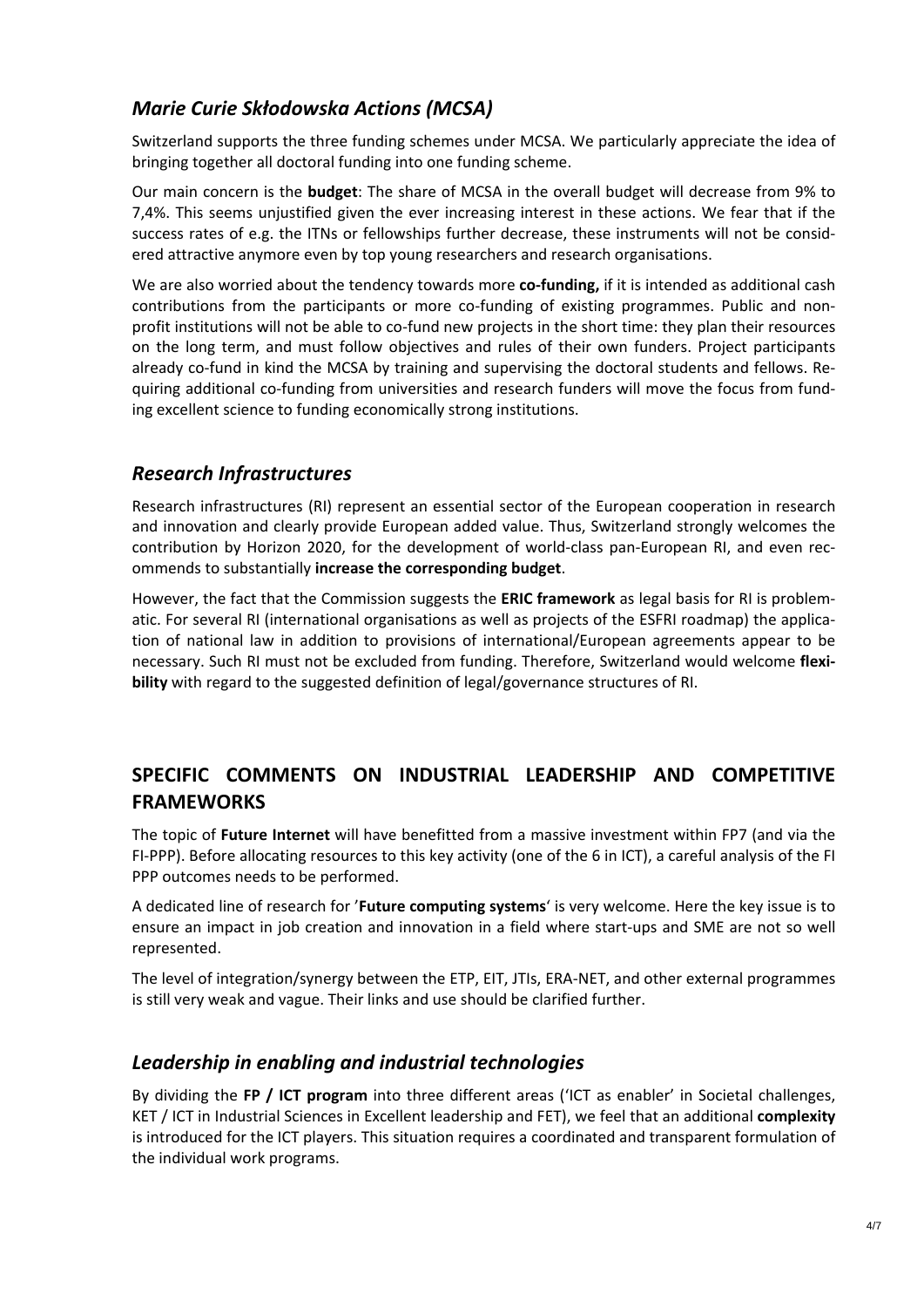In the **NMP theme** is a clear reinforcement of the issues 'nano', 'materials' and 'production': in FP7, these topics have been collectively treated in one 'NMP' theme and are now structured independ‐ ently. The Public‐Private Partnership 'Factory of the Future' was very well received by the industry and it is therefore important to enhance and strengthen this topic financially.

#### *Innovation in SMEs*

We welcome the introduction of **new SME‐instruments** which supports the multiple stages for the SME-commercialisation and the start up. We are in favour of the simplification of the standards and the frame conditions for the SME, in particular for the SME and start up.

SMEs from countries that are associated to Horizon 2020, but not associated to COSME, should not be disadvantaged. Furthermore, Eurostars 2 is an important funding instrument for research intensive SMEs, and we welcome the reinforced **link between Eurostars and SME** funding within Horizon 2020. It is recommended to increase the support rate of Eurostars 2 stars at least to 33% (to the same level as in the other Art. 185 initiative Ambient Assisted Living ‐ AAL).

The access to the **risk‐financing instruments** (equity and loan) under COSME and HORIZON 2020 is unclear. In practice, the parallel instruments for risk financing for SMEs under COSME and Horizon 2020 could be a problem for third countries not associated to COSME (or their SMEs).

It is important to us that the **new SME instruments complement,** and not replace, the national / regional SME support instruments. The needs of many SMEs can be met most easily and satisfactory at the regional / national level. A relation to the national / regional funding could be created through an SME‐specific ERA‐NET plus.

## **SPECIFIC COMMENTS ON TACKLING SOCIETAL CHALLENGES**

## *Health, demographic change and wellbeing*

The health research community emphasises that the health **budget** should not be reduced. It is es‐ sential that the health budget is larger than in FP7, even after the subtraction of the IMI‐part.

**The level of information** on what type of research will be financed within which programme should be clearly improved and simplified. This information shall help researchers to find the instruments that are particularly relevant and suitable for their projects and to orientate themselves in the multi‐ tude of the programmes. This regards for example

- topics of the Health Challenge aiming at 'improving the lifelong health and wellbeing': coordina‐ tion with topics in the field of health that will be published under other programmes (e.g. IMI, EIP, JPI, JPND…);
- the field of 'alternative testing strategies': need to define which topics will be published under the Societal Challenge on Health and which under IMI;
- clear definitions about the attribution of topics to specific fields: e.g. nanomedicine to the NMP field; basic genomic research to the biotech field; diseases in the Societal Health Challenge, etc.
- the vision of the fusion between the themes "Health research "and "Demographics develop‐ ment", under the challenge, "Demographic Change and Well-Being". To understand the biological, psychological and socio-cultural dimensions of aging, a more broadly based systemic approach is needed.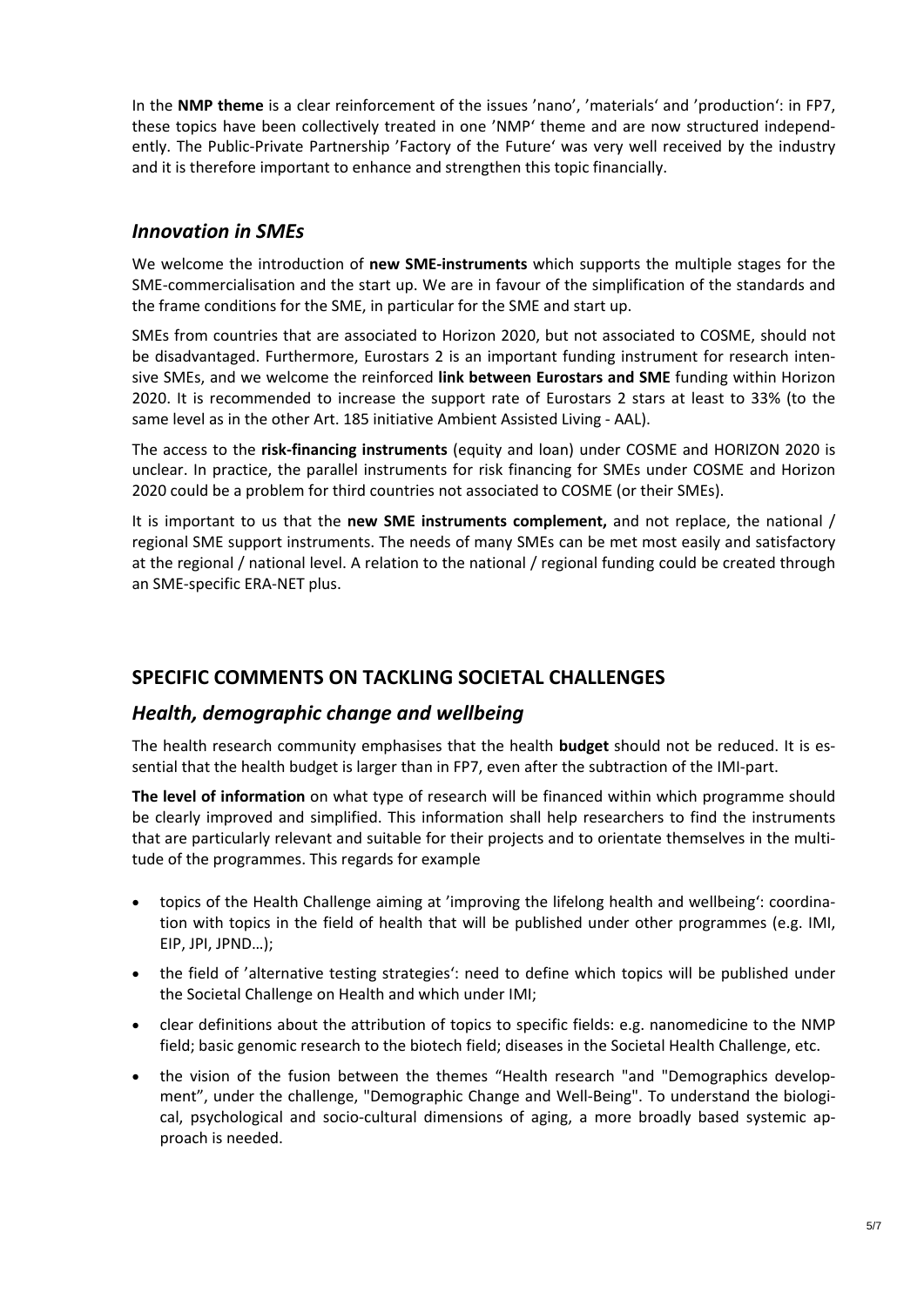## *Food security, sustainable agriculture and the bio‐based economy*

**Cross‐cutting actions** among the societal challenges will be necessary to exploit the full potential of interdisciplinary research and to avoid duplications: nutrition – consumer – health, sustainable agriculture – energy – climate change, food security – secure societies.

#### *Secure, clean and efficient energy*

Switzerland clearly supports **linking policy and research** in the field of energy. We would especially like to support forms of cooperation like the SET-Plan that allow for incorporation of national level initiatives. At the same time, with regard to non-renewable energy, we would be in favour of a strong focus on energy efficiency.

#### *Smart, green and integrated transport*

On this issue, we would like to call for a close **cooperation** with the themes of 'Industrial Leadership' (e.g. with space, materials and manufacturing) and other Societal Challenges (e.g. on Energy).

The programme should be people-oriented and integrate aspects of demographic changes, ageing, immigration, multiculturality etc. The programme should focus more on the **demand for solutions** than on supply of new solutions. The potential for adapting Europeans travel expectations and needs could also be included.

The main objective of the Societal Challenge 'Smart, green and integrated transport' should be to achieve a resource‐efficient, environmentally‐friendly, safe and seamless transport. In addition transport should also be more cost-efficient and economical. Capacity, stability and maintenance of transport will be a big challenge for the coming years in Europe.

In addition to the emphasis on technological solutions, **non‐technological innovations** should be reinforced. With respect to "Resource efficient transport that respects the environment", the focus should not only be on CO2 reduction but on minimizing resource consumption in general. Finally, research on energy efficiency and new propulsion technologies should be addressed for private transport and public transport in an integrated way.

#### *Climate action & resource efficiency including raw materials*

In comparison to FP7 this Societal Challenge is now, in addition to the environment theme, also re‐ sponsible for raw materials. The **budget** for the Societal Challenge **should** therefore **be higher** than proposed by the European Commission.

**Innovative dissemination tools** will be essential for policy and should have high priority.

Fighting and adapting to climate change: The barriers why we are not further in actively combating climate change should also be addressed.

Sustainably managing natural resources and ecosystems: The protection of extensively used areas in **mountain regions** and Eastern Europe should also be addressed. Research on natural hazards, like seismic risks, landslides, etc., should be included.

To further boost eco‐innovation, we would support **strong synergies** to be set up between Horizon 2020 and other initiatives such as the Financial Instrument for the Environment (LIFE+).